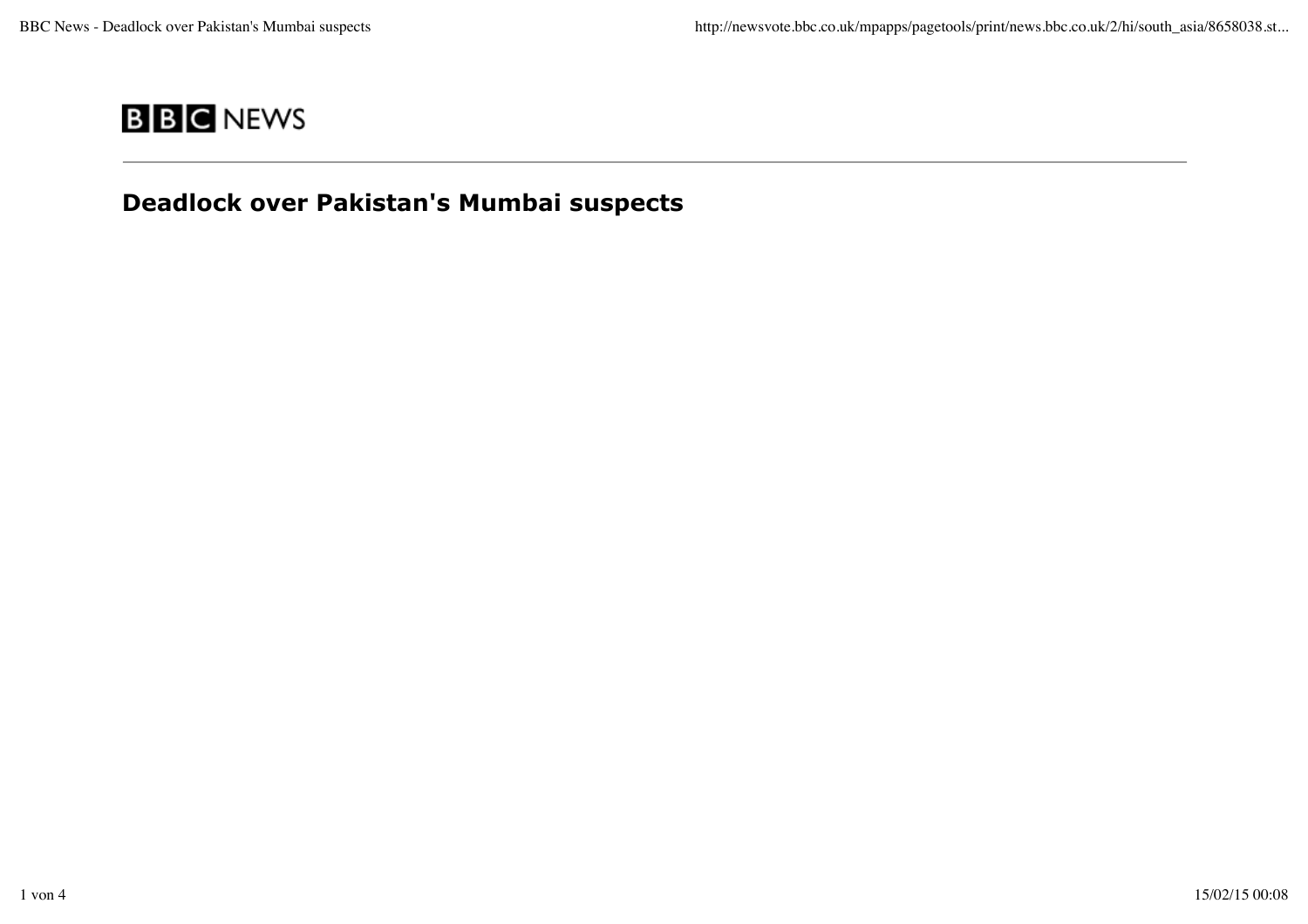## **As the sole surviving gunman from the deadly 2008 Mumbai (Bombay) attacks is convicted by an Indian court, the BBC's Syed Shoaib Hasan in Islamabad examines the case against the men in Pakistan charged with planning them.**

Mohammed Ajmal Amir Qasab is the only one of 10 gunmen to have survived after unleashing three days of terror on the city of Mumbai, killing 166 people.

But the alleged mastermind of the attacks is currently being held in Pakistan.

Zaki-ur-Rehman Lakhvi and six other suspects were arrested and charged under Pakistani anti-terrorism laws in November 2009. All seven have pleaded not guilty. Nine others have been charged in absentia and warrants issued for their arrest.

Mr Lakhvi is the head of the staunchly anti-Indian Lashkar-e-Taiba militant group, which Delhi holds responsible for the 26 November attacks.

He was arrested in a raid by security forces on a Lashkar-e-Taiba training camp in Pakistani-administered Kashmir on 7 December 2008 - just days after the attacks.

Two others arrested later were also named as the main planners: Hammad Amin Sadiq and Shahid Jamil Riaz.

### **'No evidence'**

But what progress has there been in this case?

According to the main lawyer representing them, they are likely to be set free.

"There is no evidence against my clients and eventually they will go free," says Khawaja Sultan.

"There is only one piece of evidence - the confessional statement of [Mumbai gunman] Ajmal Qasab.

"But that is of no value unless he is tried in the same court as my clients," Mr Sultan points out.

That is highly unlikely given the fact that Qasab has now been sentenced.

"Other than the confessional statement, the state does not have anything to tie my clients to the case."

These statements are backed up by the facts on the ground. Pakistan's government has not proceeded any further since the preliminary hearings into this case were held.

The prosecution has filed several petitions arguing that Mumbai gunman Mohammad Ajmal Amir Qasab's name should be included in the charge sheet of the accused.

This is so that he can be tried along with the Pakistani detainees.

While the lower courts had initially ruled in the government's favour, the high courts have thrown out at least two petitions because of double jeopardy - the legal principle which prevents people being tried for the same crime twice.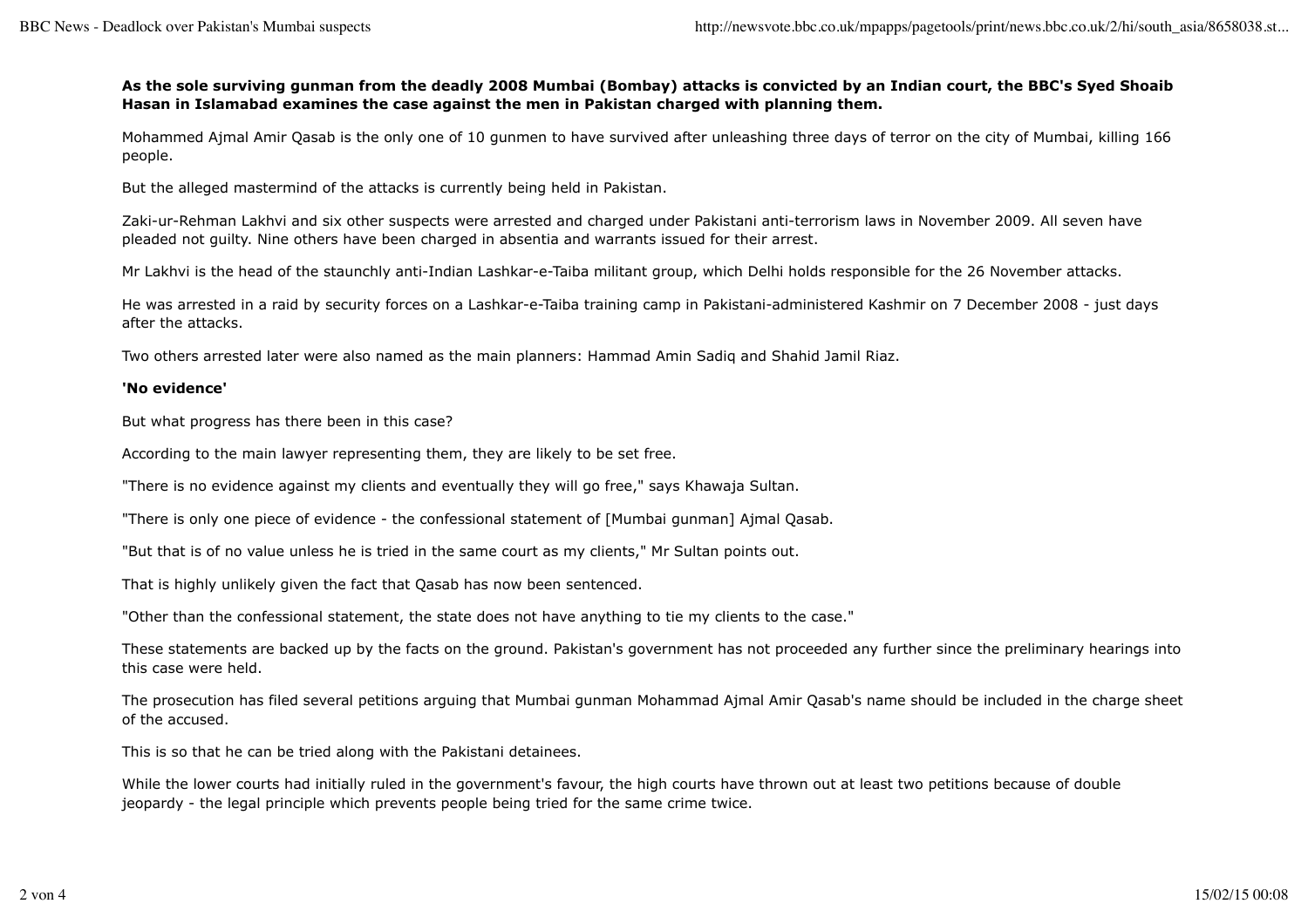### **Karachi clues**

And it also appears that Indian hopes about the prosecution of Hafiz Saeed, the founder of Lashkar-e-Taiba and the person many see as the real brains behind the whole operation, are over.

This is a huge contrast from the time when a highly optimistic Pakistani Interior Minister Rehman Malik said all the accused would be sentenced in a matter of weeks.

Mr Lakhvi denied any links to the Mumbai case, but according to Pakistani officials, including Mr Malik, later interrogations led to the first real clues for Pakistani security agencies.

They pointed to Karachi and led to the eventual arrest of Mr Sadiq and Mr Riaz in late December 2009.

A senior security official told the BBC that Mr Sadiq had been responsible for procuring the premises in Karachi that served as the main planning base.

" **Unless the Pakistan government changes the law, my clients cannot be convicted** " Khawaja Sultan, lawyer

It was also the last place, according to the official, where the attackers are alleged to have met before embarking on their mission.

"It's a small house located in Al Falah colony," the official said. Al Falah colony is a low-income area in eastern Karachi.

Mr. Sadiq and another man, thought to be Shahid Jamil Riaz, were arrested in the raid on the house.

According to investigators, the most compelling evidence was gathered at the Karachi residence.

They said this included computer disks with detailed information on the attacks.

According to one investigator, Mr Riaz was responsible for arranging the finances.

He is also thought to have procured the boat used in the attack.

There was also ample evidence, according to the investigators, to confirm Zaki-ur-Rehman Lakhvi as the "mastermind" behind the attacks.

On this basis, the prosecution was convinced it had enough evidence to secure convictions.

## **Legal deadlock**

But getting a conviction from a Pakistani court is generally difficult. Lower court decisions are often overruled by higher courts due to technicalities.

Meanwhile Hafiz Saeed now heads the Islamic charity, Jamaat-ud-Dawa, and says he has nothing to do with his former militant organisation.